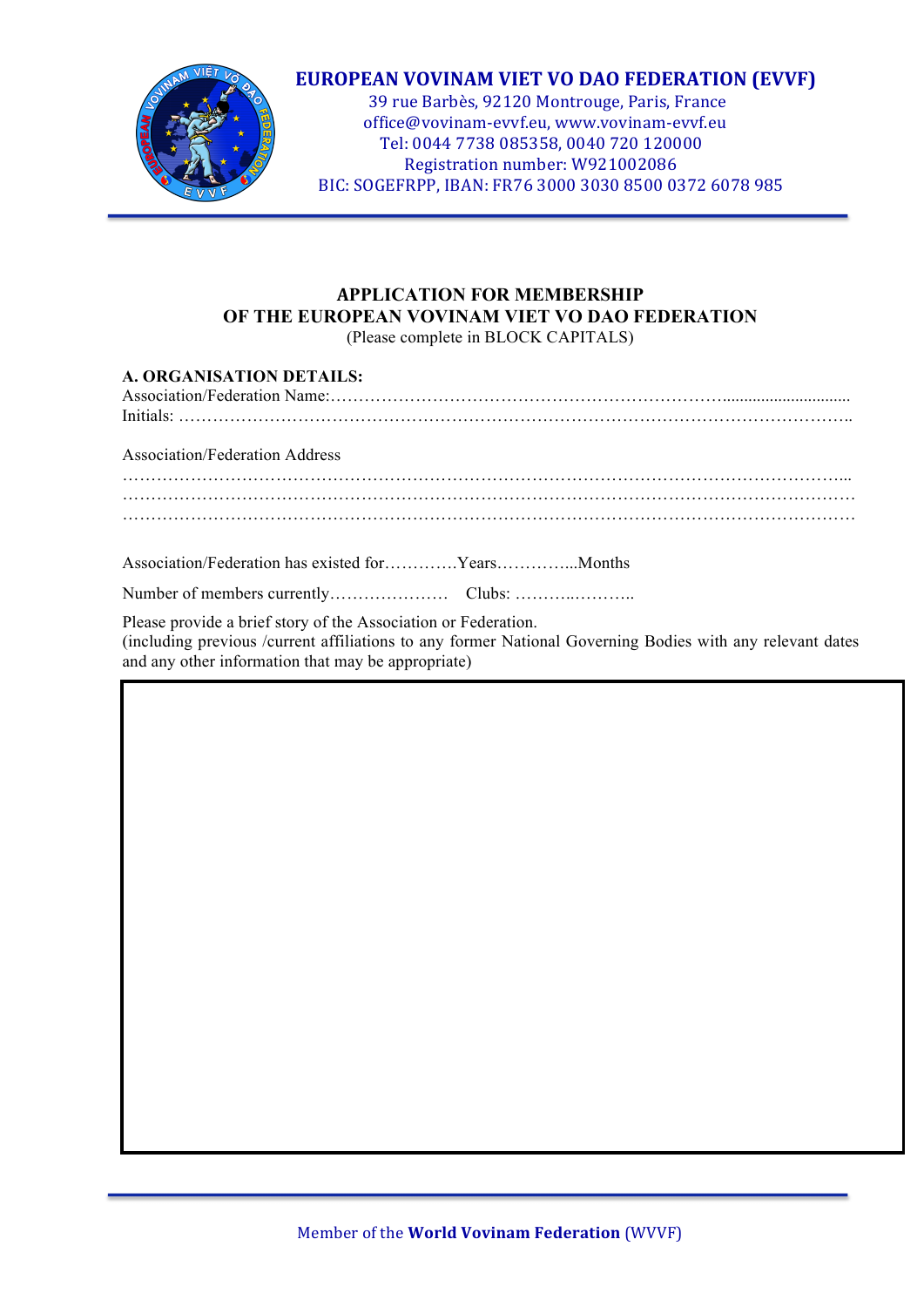

### **EUROPEAN VOVINAM VIET VO DAO FEDERATION (EVVF)**

39 rue Barbès, 92120 Montrouge, Paris, France office@vovinam-evvf.eu, www.vovinam-evvf.eu Tel: 0044 7738 085358, 0040 720 120000 Registration number: W921002086 BIC: SOGEFRPP, IBAN: FR76 3000 3030 8500 0372 6078 985

#### **B. CONTACT DETAILS:**

#### **C. OFFICIALS:**

We the undersigned understand this application is subject to acceptance by the European Vovinam Viet Vo Dao Federation as a condition of any such membership our Association/Federation hereby agrees to the following:

- 1. Abide by the Articles of Federation, the Memorandum of Federation and any bylaws of EVVF
- 2. Pay all due fees upon requirement
- 3. Uphold the values and code of conduct of EVVF

The information provided in this application is true to the best of my knowledge and belief. I understand that if any information provided within this application is found to be untrue or purposely misleading, it may result in the immediate suspension or withdrawal of our membership or application.

I sign this document with the authority of and on behalf of the afore mentioned …………………………………………………..…………..….Association/Federation hereby commit on their behalf our Association/Federation to the support of the ethos of EVVF.